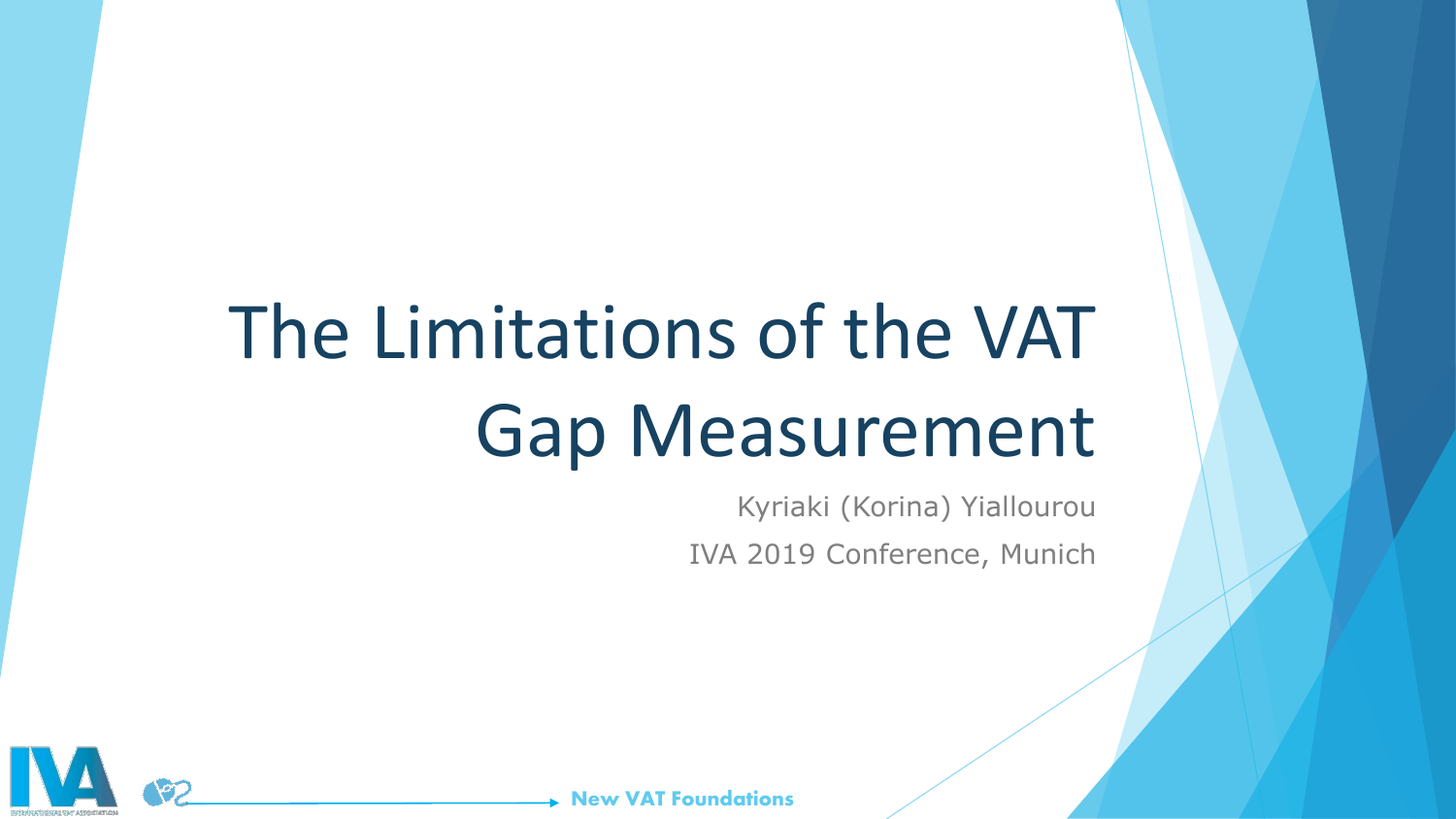#### **Outline**

#### **I. UNDERSTANDING THE VAT GAP MEASUREMENT**

- 1. The VAT Gap in the European Union
- 2. Significance of the VAT Gap
- 3. Limitations of the Measurement

#### **II. THE TENDENCY OF SMES IN RURAL AREAS TO EVADE VAT**

- 1. Small-Medium Enterprises: Tax Compliance
- 2. Regional Disparities
- 3. Tax Reform for SMEs within Rural Settings

#### **III. AN UNEXPLORED LIMITATION: ABSENCE OF REGIONAL DISPARITIES**

- 1. Evidence on VAT Gap in Cyprus
- 2. Unexplored Limitation: Absence of Regional Disparities Data

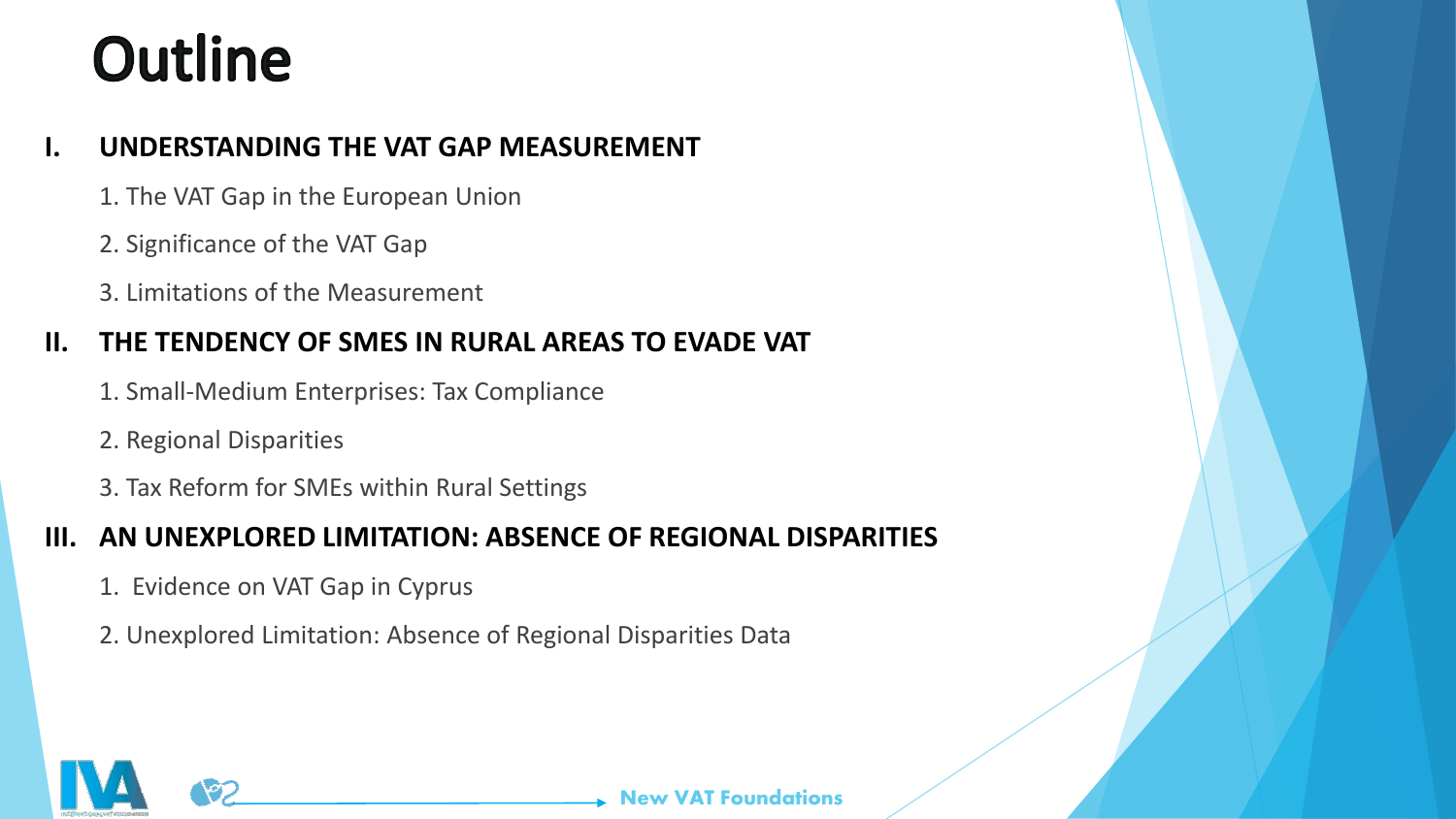### The VAT Gap in the European Union

The difference between theoretical VAT revenues and the amount of VAT collected

The VAT Gap in the EU is approximately 160 billion euros (average 12.3%)

In 2016, in the EU-28, the VAT Gap share decreased in 22 countries and increased in 6

Luxembourg has the smallest VAT Gap with 0.85%

Romania has the largest Gap with 35.88%

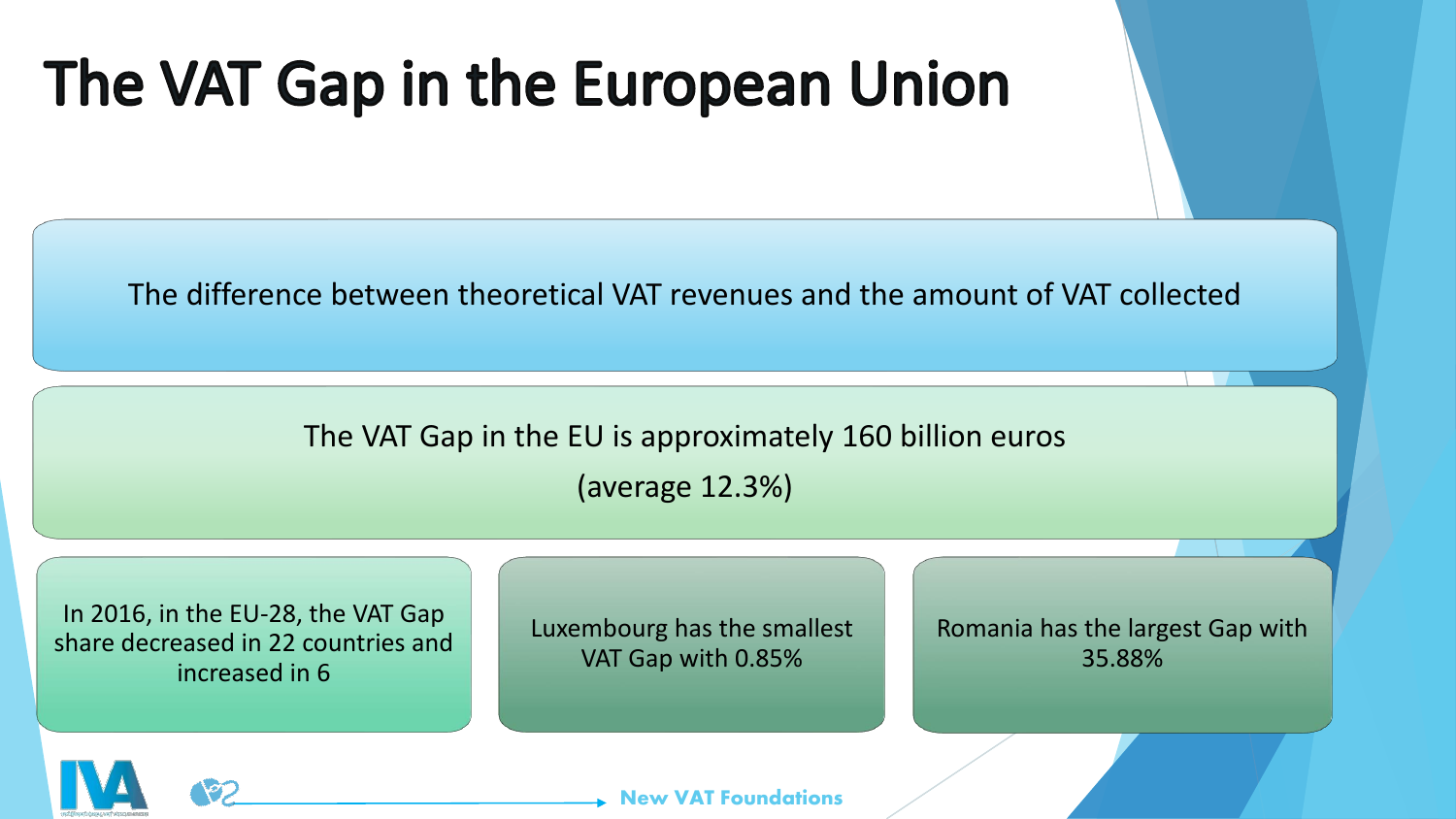### **Significance of the VAT Gap Measurement**

| <b>Reflection of</b> |  |
|----------------------|--|
| <b>Revenues</b>      |  |

- Tax revenues the primary source of funding
- Concerns on VAT Gap increase as the VAT system is a revenue generator with limited impact on economic growth
- In theory, one of the most efficient and neutral systems of taxation

#### VAT Fraud

- Captures VAT fraud which causes massive revenue losses
- Administrative and compliance costs for tax administrations and bona fide businesses
- Distortions in competition and taxpayer inequality

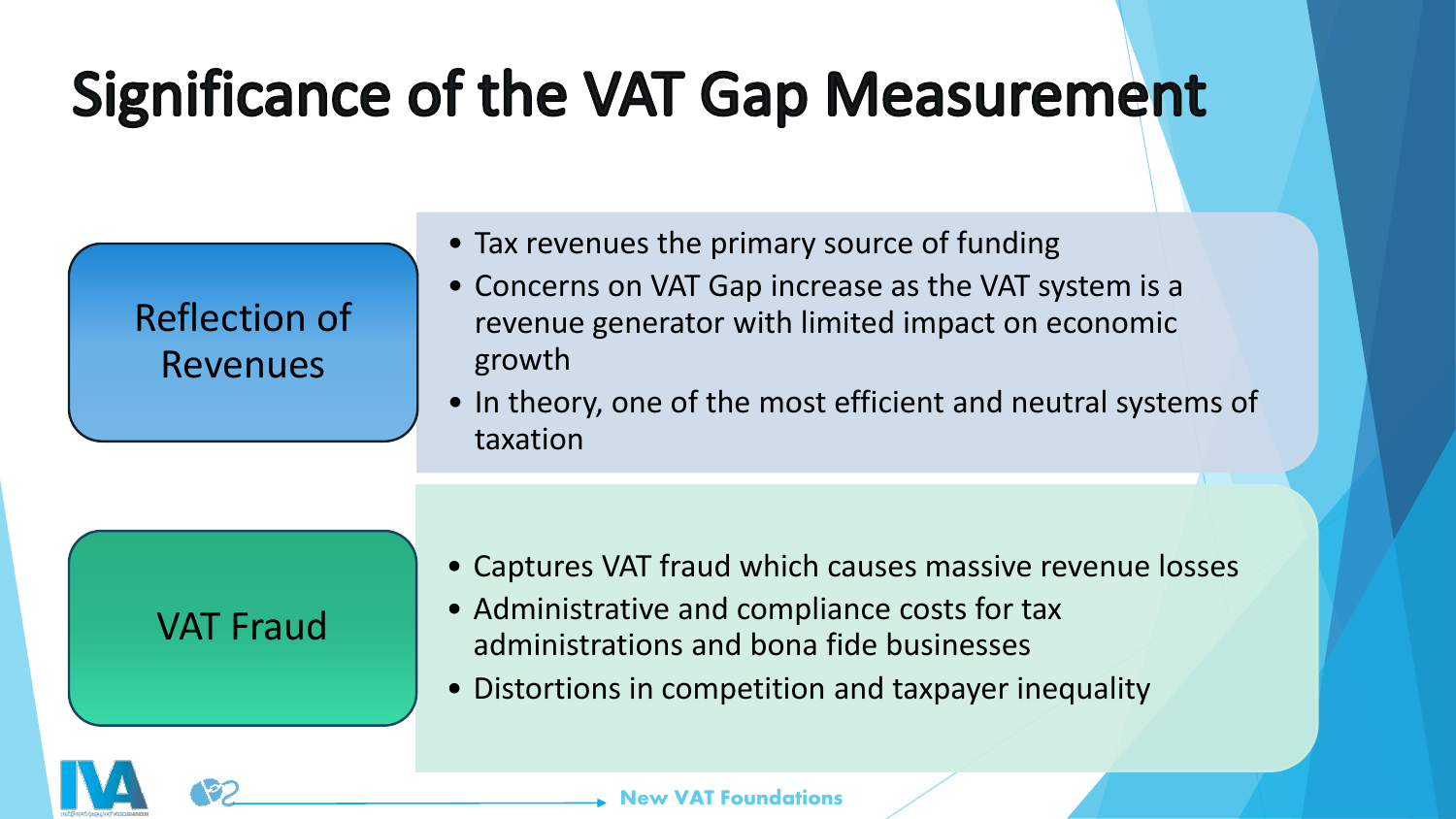### **Limitations of the VAT Gap**

#### Revenues vs Fraud

Reflection of the revenues lost and not necessarily a reduction in fraud levels

The primary goal is to recover the revenue losses arising from such activities and not eliminate fraud itself

**Negative long-term effect on revenues and welfare**

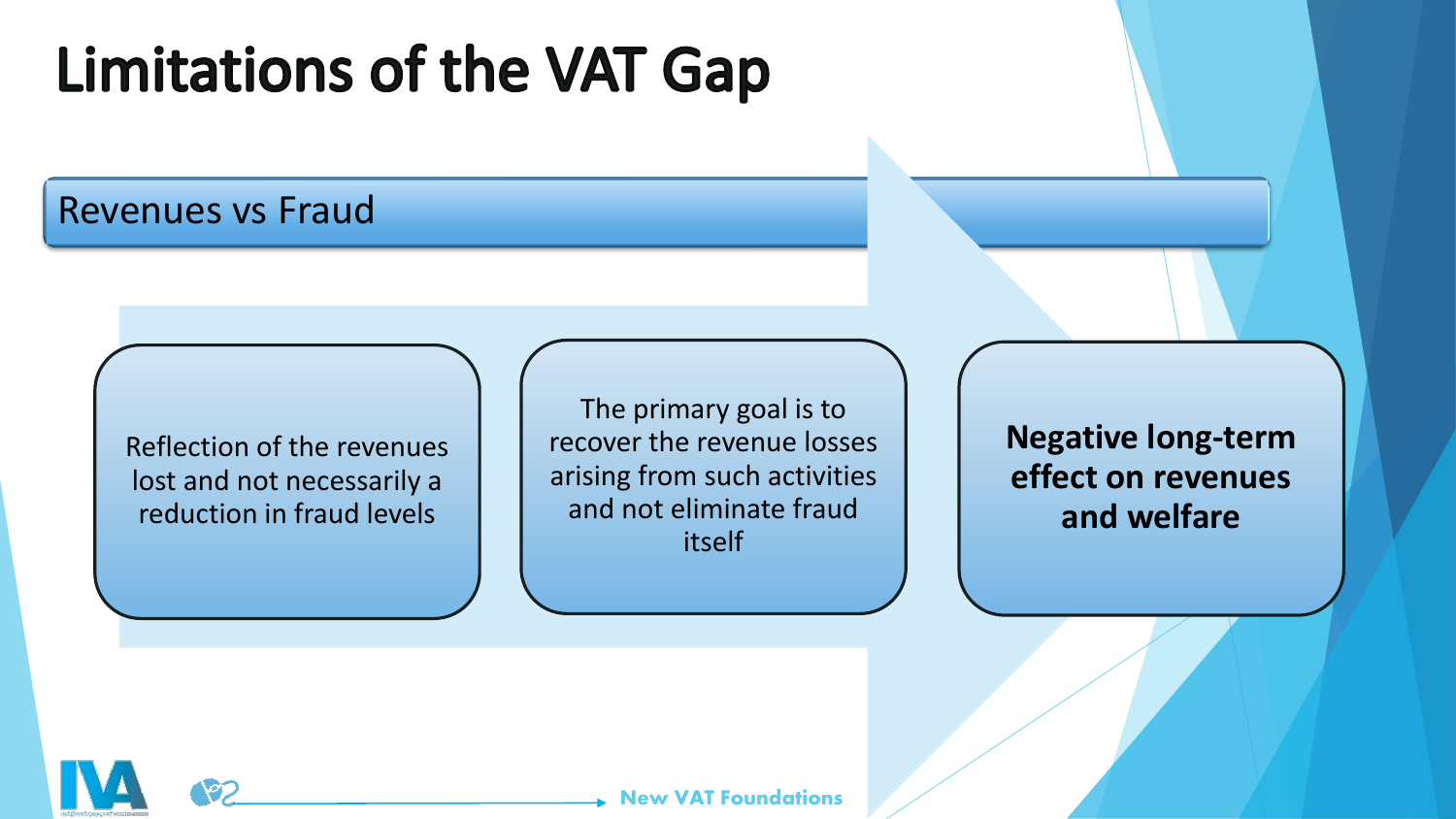## **Limitations of the VAT Gap**

#### naccuracy

- The complexity of tax law
- The variation between tax revenues on an origin basis and the collected revenues in a given period of time
- Inconsistent territorial scope of VAT law

No classification of business sectors or types more prone to VAT fraud

Disregards taxpayers' behavioural response

Captures other defects in the tax system (the efficiency and effectiveness of tax authorities)

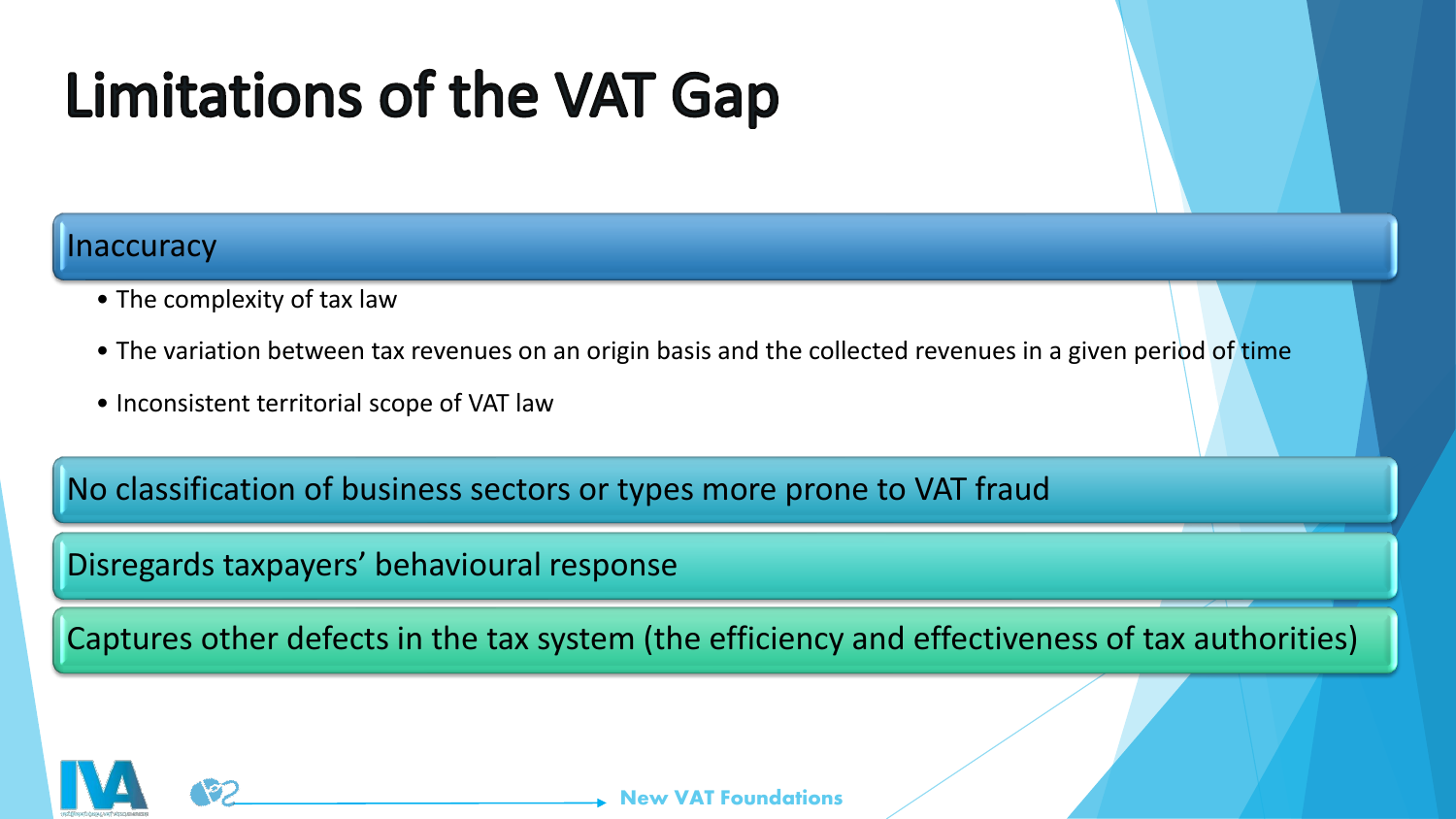### **Small-Medium Enterprises**

Main employment provider for people

They account approximately for 95% to 99% of the business population



Defined by the number of staff headcount and their turnover or total balance sheet

**Small-Medium Enterprises (SMEs)**

Relatively poor performance in complying with their tax obligations

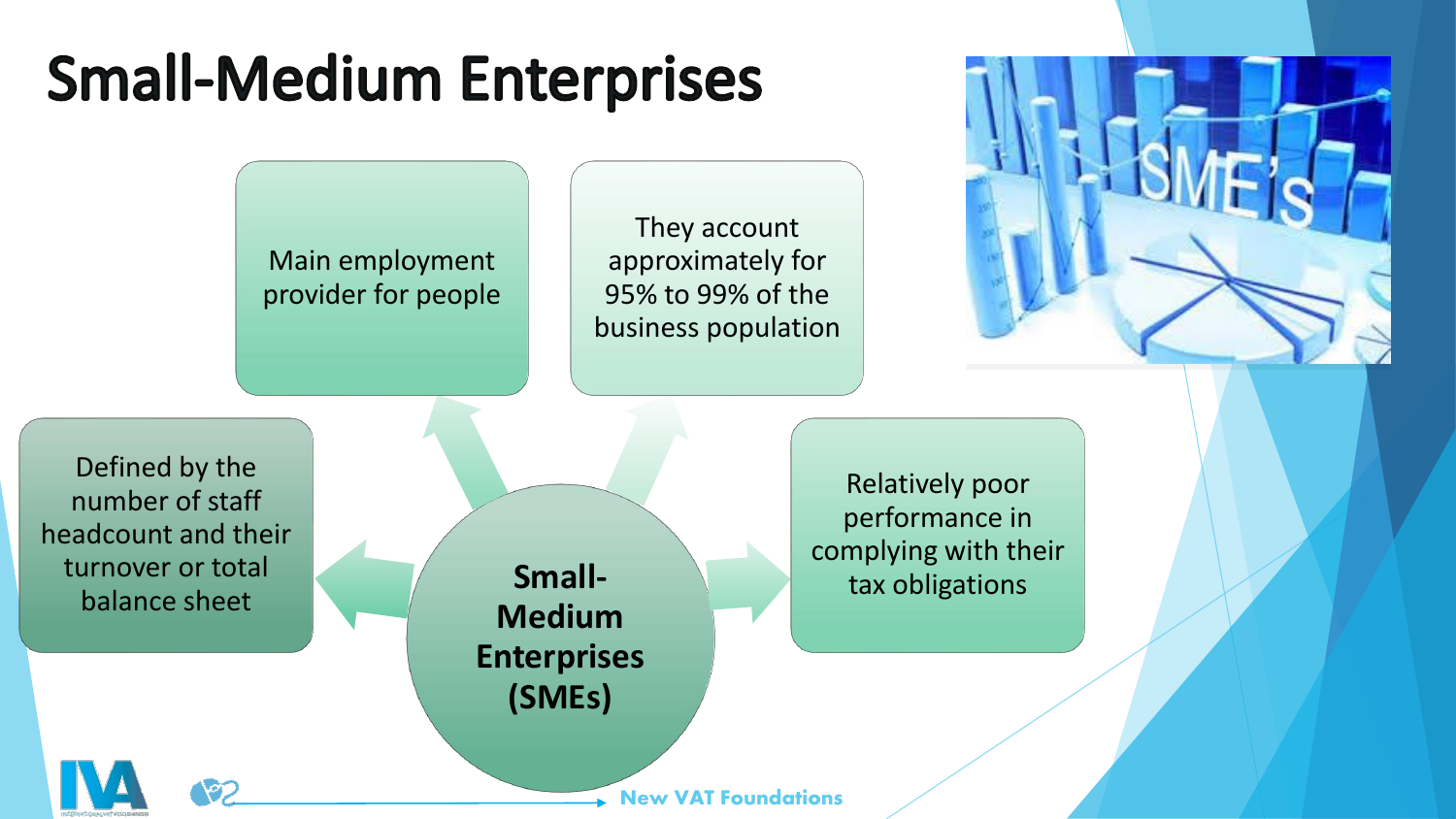## **Small-Medium Enterprises: Tax** Compliance

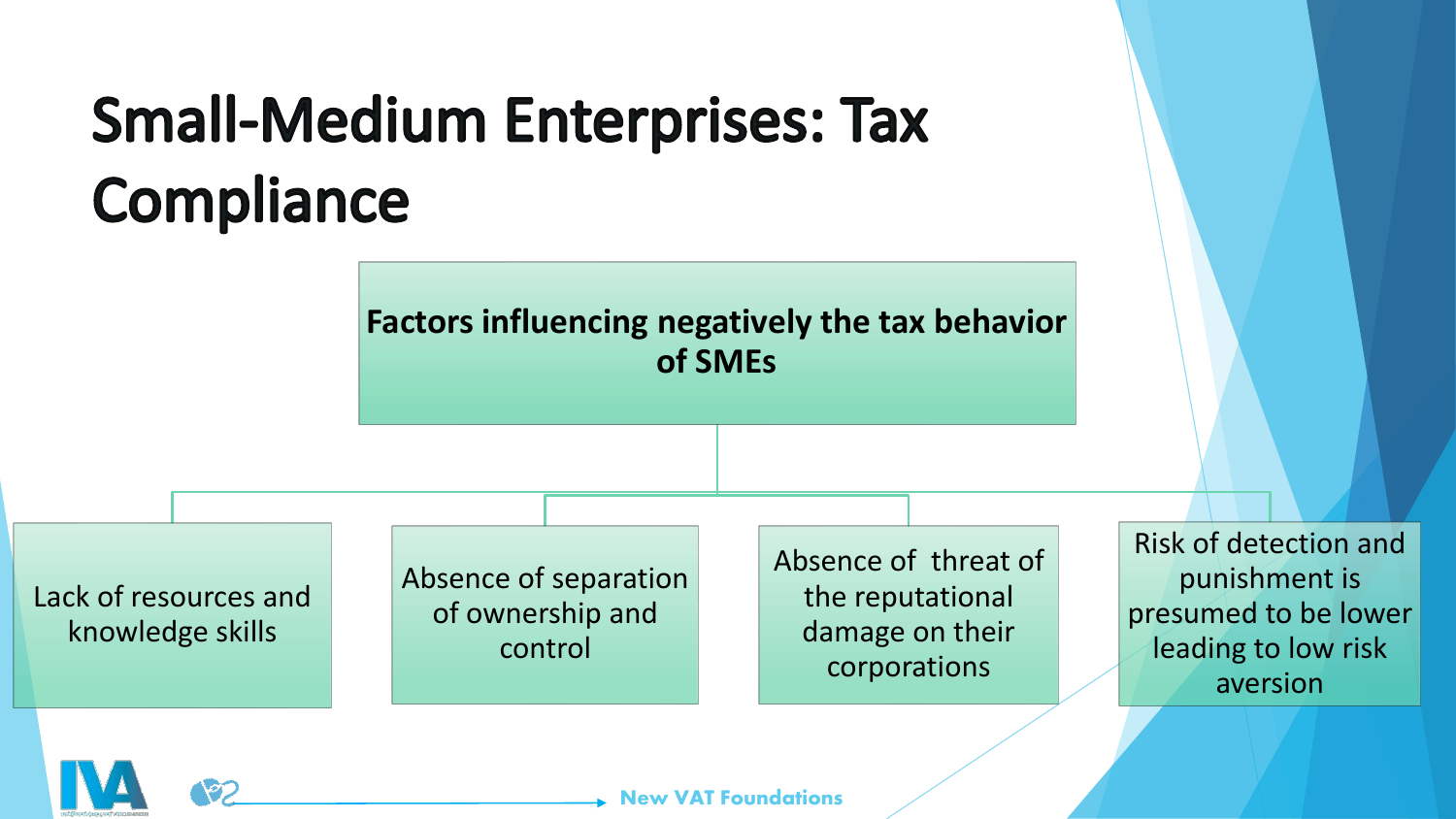## **Regional Disparities**

#### **Studies in the area of TAX**

- P. di Caro et al (2014), demonstrated using elasticities of evasion that personal income tax evasion is subject to regional structural factors
- A. Carfora et al (2018), demonstrated at regional level several, suggested factors to influence tax gap in Italy

#### **Studies in the area of VAT**

- M. Pinhanez (2008), highlighted disparities among states of Brazil within the same region with similar economic background
- A. Das-Gupta et al (2016), revealed for the VAT administration in India that improving the effectiveness of tax administration will have a different impact on the levels of VAT revenue collected amongst the states

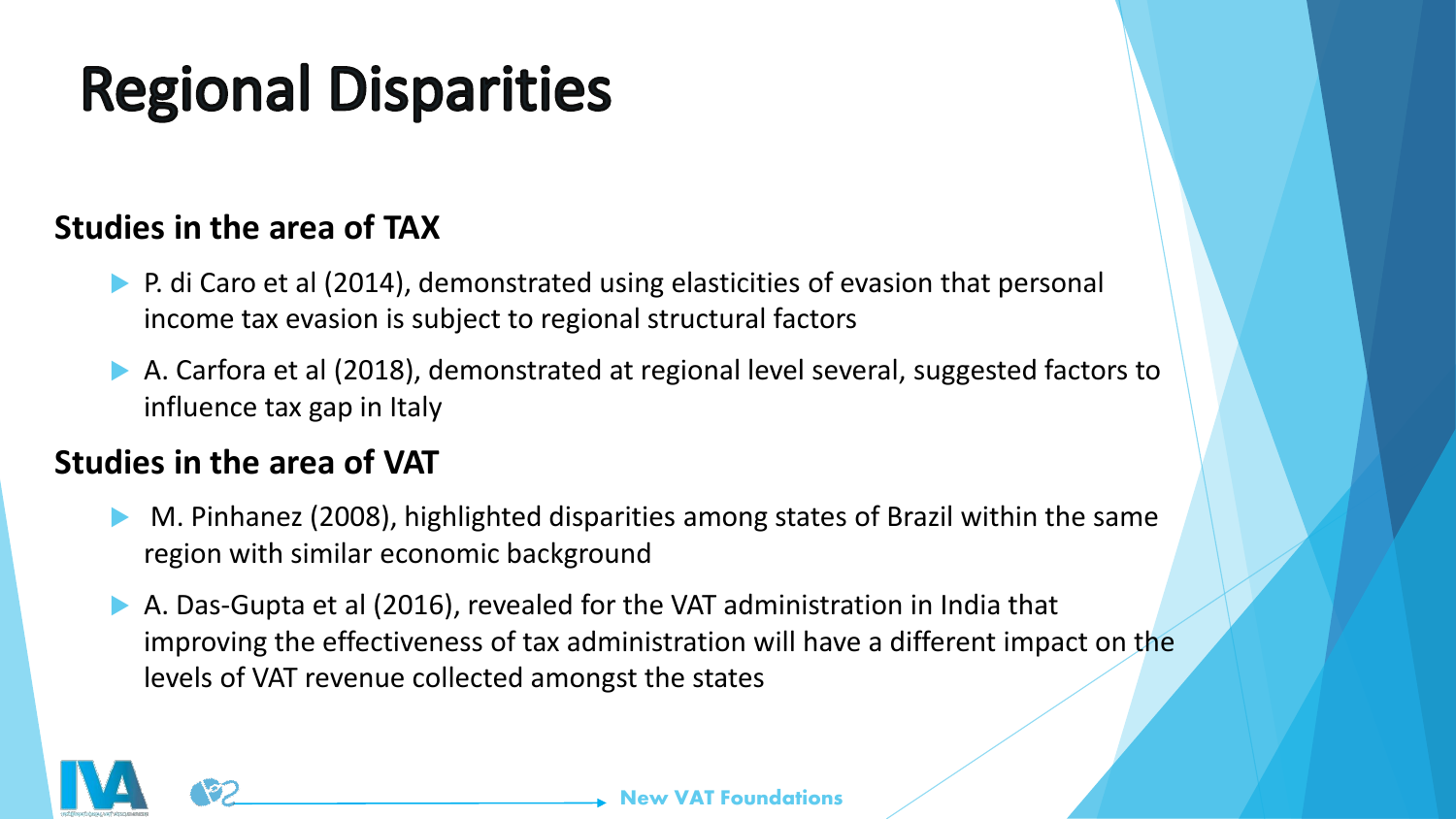## The Influence of Geography on SMEs



One regional disparity is the possible tax incompliance tendency of SMEs in rural areas

More prone to evade VAT than firms located in urban areas

Two factors: 1. Culture in rural areas 2. Low probability of detection



**New VAT Foundations**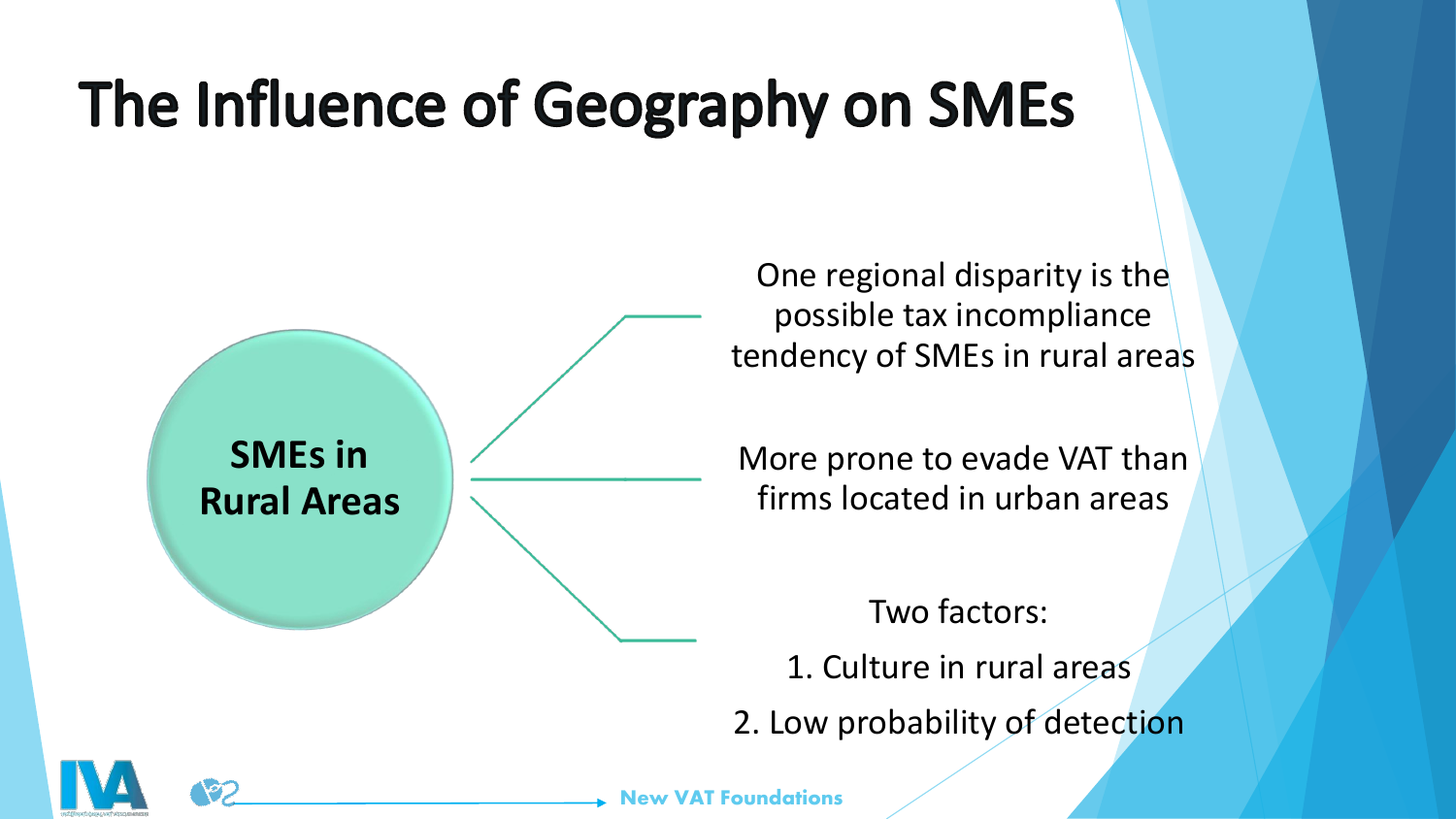### **Research on the VAT Gap Data in Cyprus**

In 2015 the VAT Gap of Cyprus, estimated to be at 7%, which is approximately 122 million euros

There are 46,519 SMEs in Cyprus, (99.9% of all enterprises in the country) - they generate approximately 72% of total added value

Cyprus Statistical Service demonstrated that rural areas are dominated by SMEs with no large companies operating in such areas

**The Cyprus Statistical Service and the European Commission provided only national data for the VAT Gap measurement with no VAT Gap regional data available to inform about disparities for VAT Gap of each region**

This limitation is under-recognized - important factor when evaluating the effectiveness and accuracy of the measurement

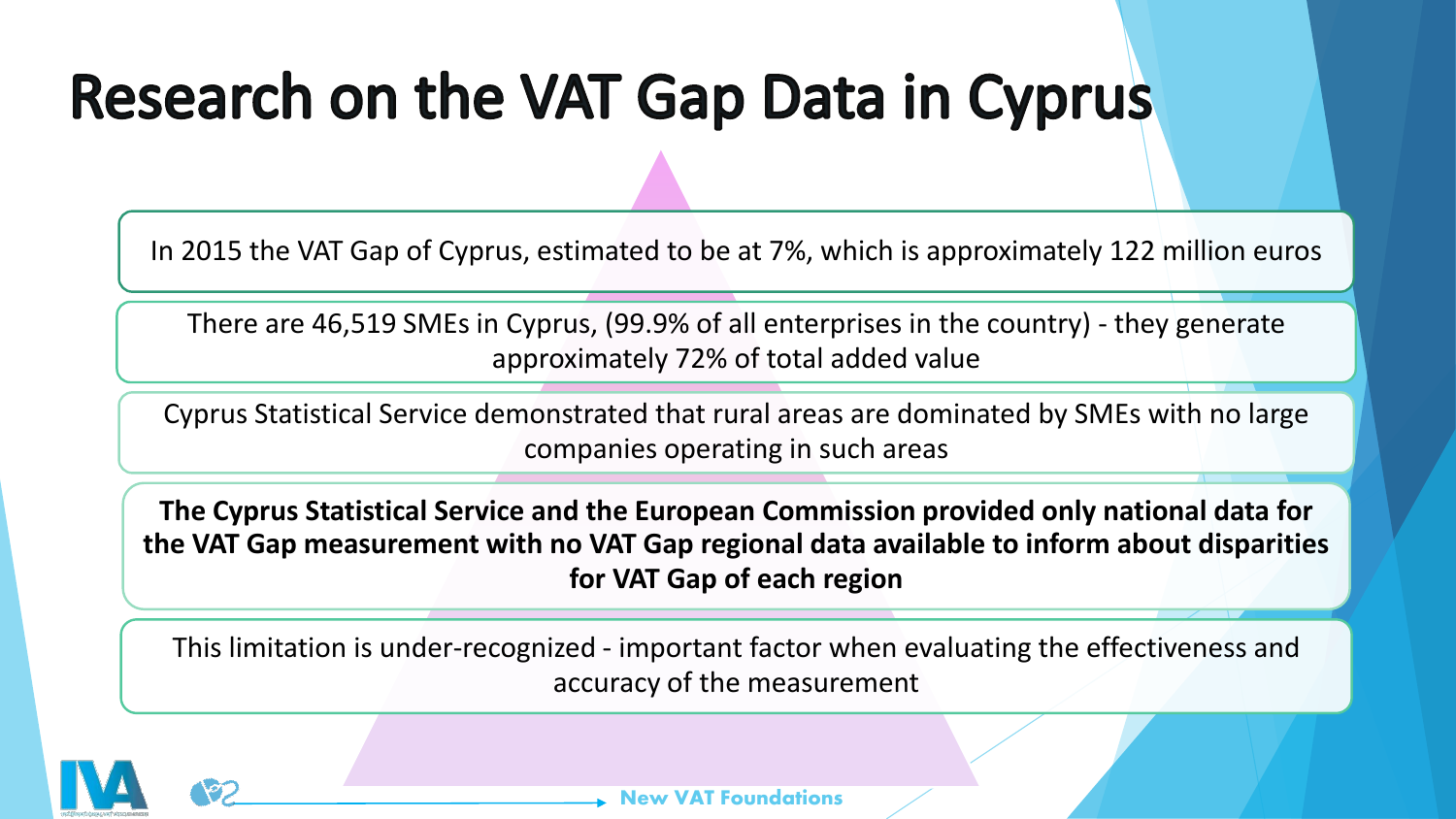## **Unexplored Limitation: Absence of Regional Disparities Data**

The VAT Gap is only produced at national level and it is not influenced by regional evasion tendencies

> New limitation of the VAT Gap which highlights the inaccuracy of the measurement and questions whether it can be used as an indicator of fraud

Considering regional disparities in the VAT Gap can lead to more effective anti-fraud policy, through targeted tax policy to address distinct features found within regions

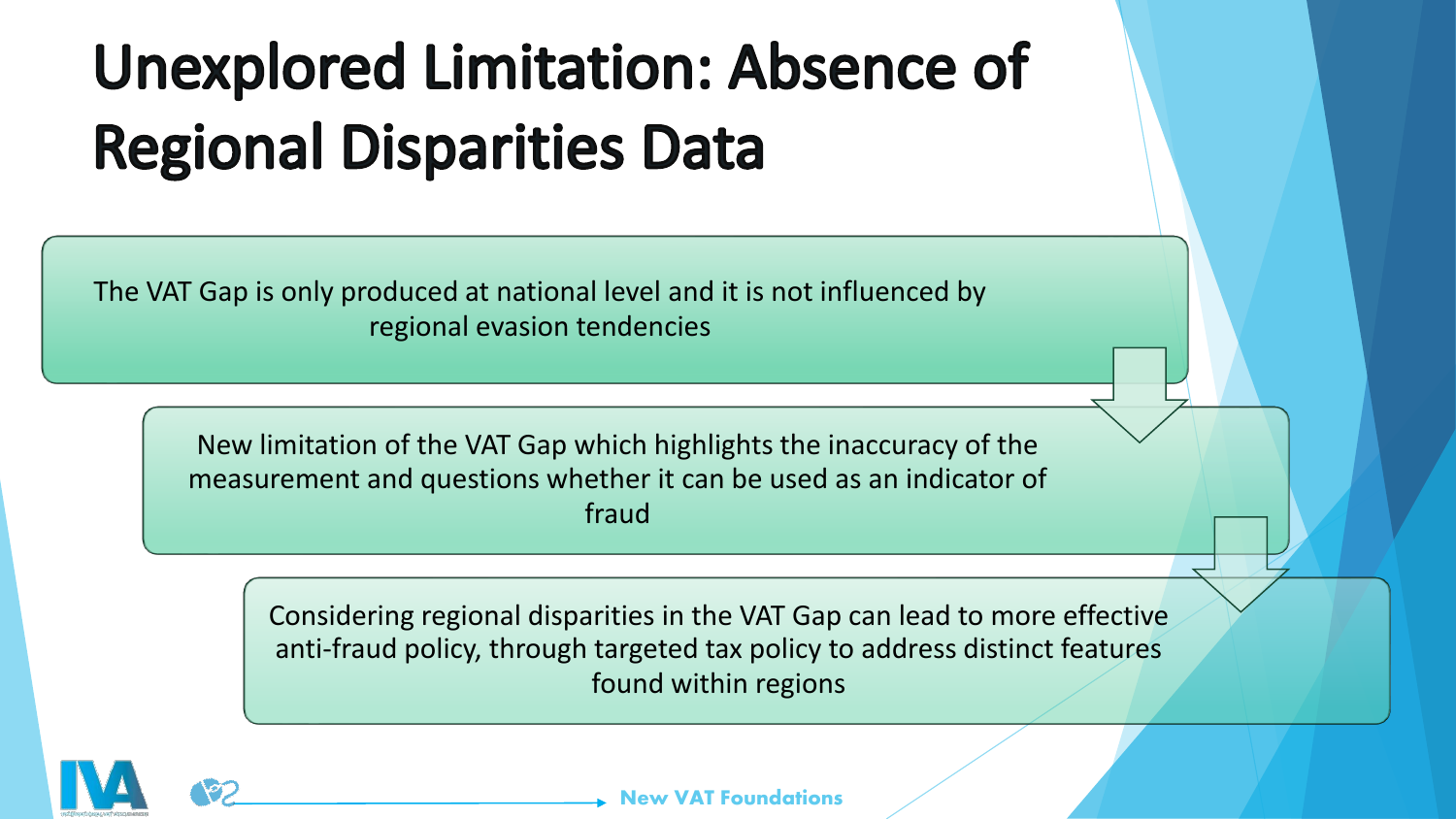#### **Unexplored Limitation: Absence of Regional Disparities**

Improving the quality and availability of national statistical is necessary to deliver a more comprehensive view on the general trend of VAT fraud

Identifying where fraud is more profound within a country and to what extent this is caused by regional disparities

> How to address this limitation? Produce public regional VAT Gap measurements

> > The European Union to oblige the Member States to produce such data